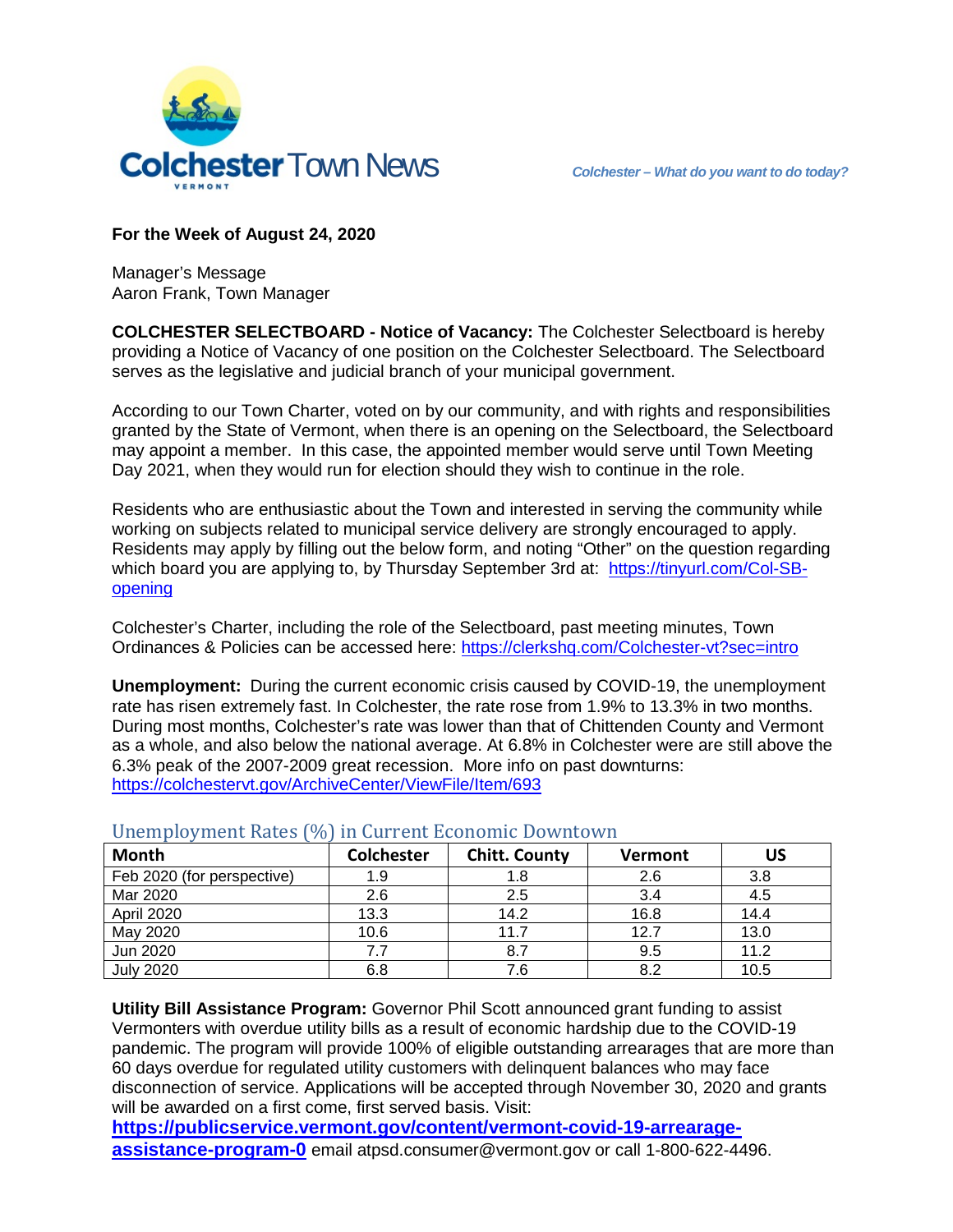

## **Guidance from the Vermont Department of Health**

• If you are having a medical emergency, call 9-1-1 or go to the hospital.

• If you are having even mild symptoms of COVID-19, call your health care provider. Symptoms include: Fever or chills; Cough; Shortness of breath or difficulty breathing; Fatigue; Muscle or body aches; Headache; New loss of taste or smell; Sore throat; Congestion or runny nose; Nausea or vomiting; and Diarrhea.

• Maintain physical distancing of at least 6 feet and wear a mask when near others: [https://www.healthvermont.gov/Help-Slow-the-Spread-of-COVID-19-By-Wearing-Cloth-Face-](https://www.healthvermont.gov/Help-Slow-the-Spread-of-COVID-19-By-Wearing-Cloth-Face-Mask-April-23-2020)[Mask-April-23-2020](https://www.healthvermont.gov/Help-Slow-the-Spread-of-COVID-19-By-Wearing-Cloth-Face-Mask-April-23-2020)

• Frequently Asked Questions: [https://www.healthvermont.gov/response/coronavirus](https://www.healthvermont.gov/response/coronavirus-covid-19/frequently-asked-questions)[covid-19/frequently-asked-questions](https://www.healthvermont.gov/response/coronavirus-covid-19/frequently-asked-questions)

• Weekly Summary of COVID Case Info: [https://www.healthvermont.gov/sites/default/files/documents/pdf/COVID19-Weekly-Data-](https://www.healthvermont.gov/sites/default/files/documents/pdf/COVID19-Weekly-Data-Summary-8-21-2020.pdf)[Summary-8-21-2020.pdf](https://www.healthvermont.gov/sites/default/files/documents/pdf/COVID19-Weekly-Data-Summary-8-21-2020.pdf)

• Modeling: [https://dfr.vermont.gov/sites/finreg/files/doc\\_library/dfr-covid19-modeling-](https://dfr.vermont.gov/sites/finreg/files/doc_library/dfr-covid19-modeling-082120.pdf)[082120.pdf](https://dfr.vermont.gov/sites/finreg/files/doc_library/dfr-covid19-modeling-082120.pdf)

**Cases in Colchester:** 63 as of 8/21/2020. This is two new cases since last week. This is total known cases, not current cases. [https://www.healthvermont.gov/response/coronavirus-covid-](https://www.healthvermont.gov/response/coronavirus-covid-19/current-activity-vermont#town)[19/current-activity-vermont#town](https://www.healthvermont.gov/response/coronavirus-covid-19/current-activity-vermont#town)

Parks and Recreation Glen Cuttitta, Director

- Colchester Parks and Recreation summer camps will end on August 28th. Summer camps were extended two weeks due to the delay in school starting on September 8th.
- Bayside Beach lifeguards last day was August 21st. The beach is open without guards and bathrooms at the beach are closed for the season as is typical.
- Recreation staff has begun planning for fall programs and the operation of the A.C.E. Before & Afterschool Program during the 2020-2021 school year.

For more visit<https://colchestervt.gov/333/Parks-Recreation> or call 802-264-5640.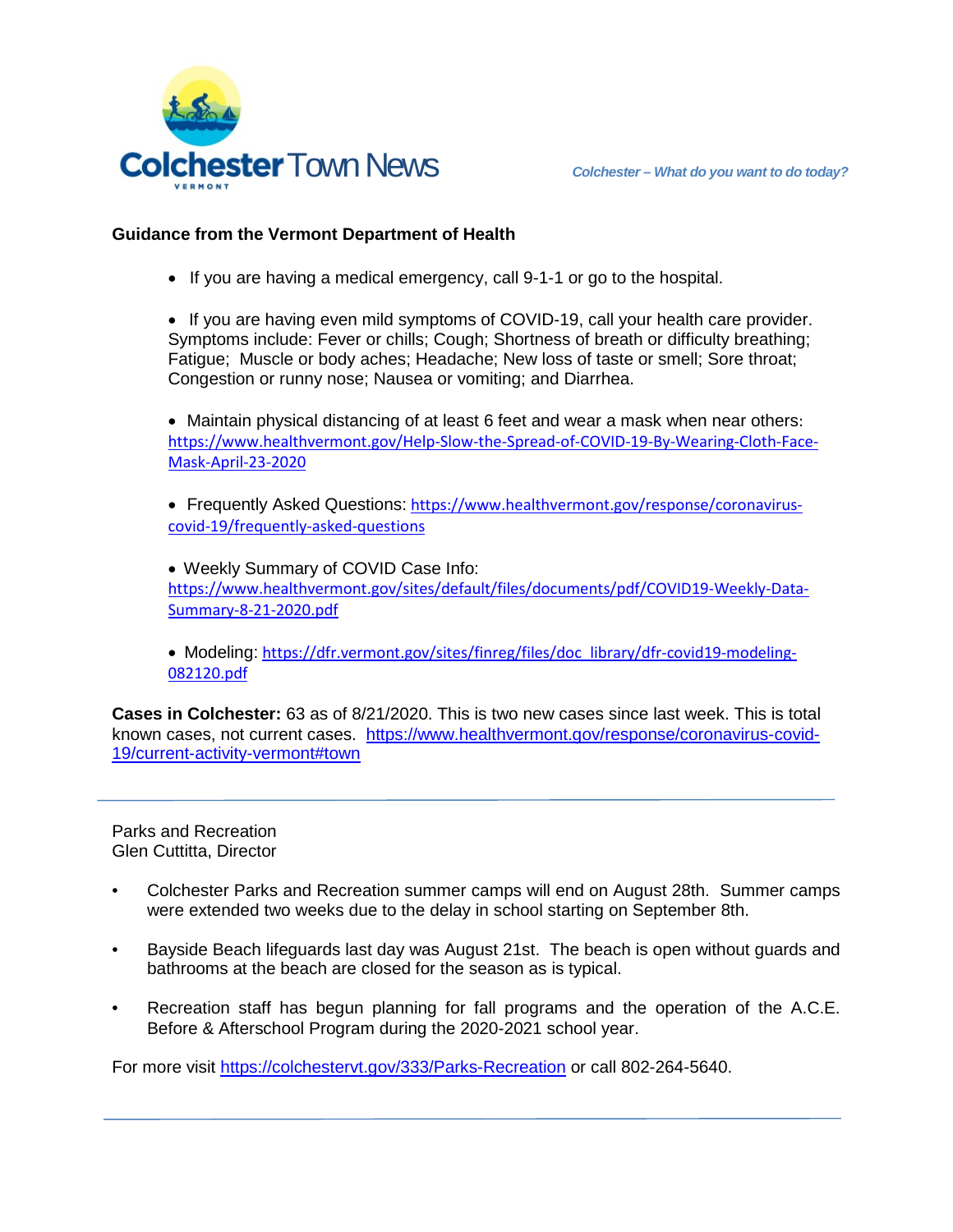

Colchester Police Department Chief Doug Allen

- As the summer starts to wind down we are preparing to continue our partnership with the Colchester School District. Cpl. Jaime Bressler will continue to provide the D.A.R.E. program to Colchester students in both remote and in-person lessons to grades  $K - 5$ . This is our 30<sup>th</sup> year presenting the D.A.R.E. curriculum and we believe it to be the best program available to help students make informed decisions. D.A.R.E. America has continually updated its content to provide a tested and proven program for our youth. Cpl. Mark Jacobs will continue his position as the School Resource Officer for the High School and Middle School.
- **Officer Christian Mellen has returned to CPD.** After almost a year away in Connecticut, Christian has returned to fill our open officer position. We're glad to have him back and grateful that we're now at full staff.
- Since July 13<sup>th</sup>, CPD has responded to 1,166 calls for service. These calls resulted in 52 arrests for criminal violations including  $4<sup>th</sup>$  degree Arson, Burglary, and Criminal Threatening.

More info: <http://colchestervt.gov/police> or call (802) 264-5555.

## **Upcoming Town Meetings - Agendas available:** <https://clerkshq.com/Colchester-vt>

- o **Planning Commission:** The next meeting will be via Zoom on October, 6 at 7:00 PM with subsequent meetings scheduled intermittently.
- o **Development Review Board:** Next meeting 9/9/20 7:00 PM via Zoom: [https://zoom.us/j/9359846003;](https://zoom.us/j/9359846003) Zoom Webinar ID: 9359846003
	- Live stream: <http://lcatv.org/live-stream-2>
	- Mail or email public comments prior to the hearing (lriddle@colchestervt.gov or Town of Colchester, c/o Development Review Board, 781 Blakely Road, Colchester, VT 05446) or participate at public comment periods during the zoom meeting.
- o **Recreation Advisory Board:** Next meeting TBD
- o **Conservation Commission:** 3rd Monday of the month. September 21st a walkthrough of the Wolcott Family Natural Area
- o **Library Board of Trustees:** 3rd Thursday of the month, 4:30 PM. Next meeting 9/17/20 via Zoom. Dial in: (929) 205-6099; Meeting ID: 916 1941 7534; Passcode: 535318
- o **Selectboard:** Next meeting: 9/8/20, 6:30 pm Colchester Town Offices, 781 Blakely Rd.
	- Residents are welcome to attend the meeting or alternatively send a note to TownManager@colchestervt.gov with "Citizens to be Heard" in the Subject line and their name and address in the body of the email. The email will be shared with the entire Selectboard prior to the meeting and included in the information packet at the next meeting. (The information packet for the current meeting is sent out with the agenda.)
	- Live stream: <http://lcatv.org/live-stream-2>
	- Selectboard Agenda: [bit.ly/Colchester-SB-Agendas](http://www.bit.ly/Colchester-SB-Agendas)